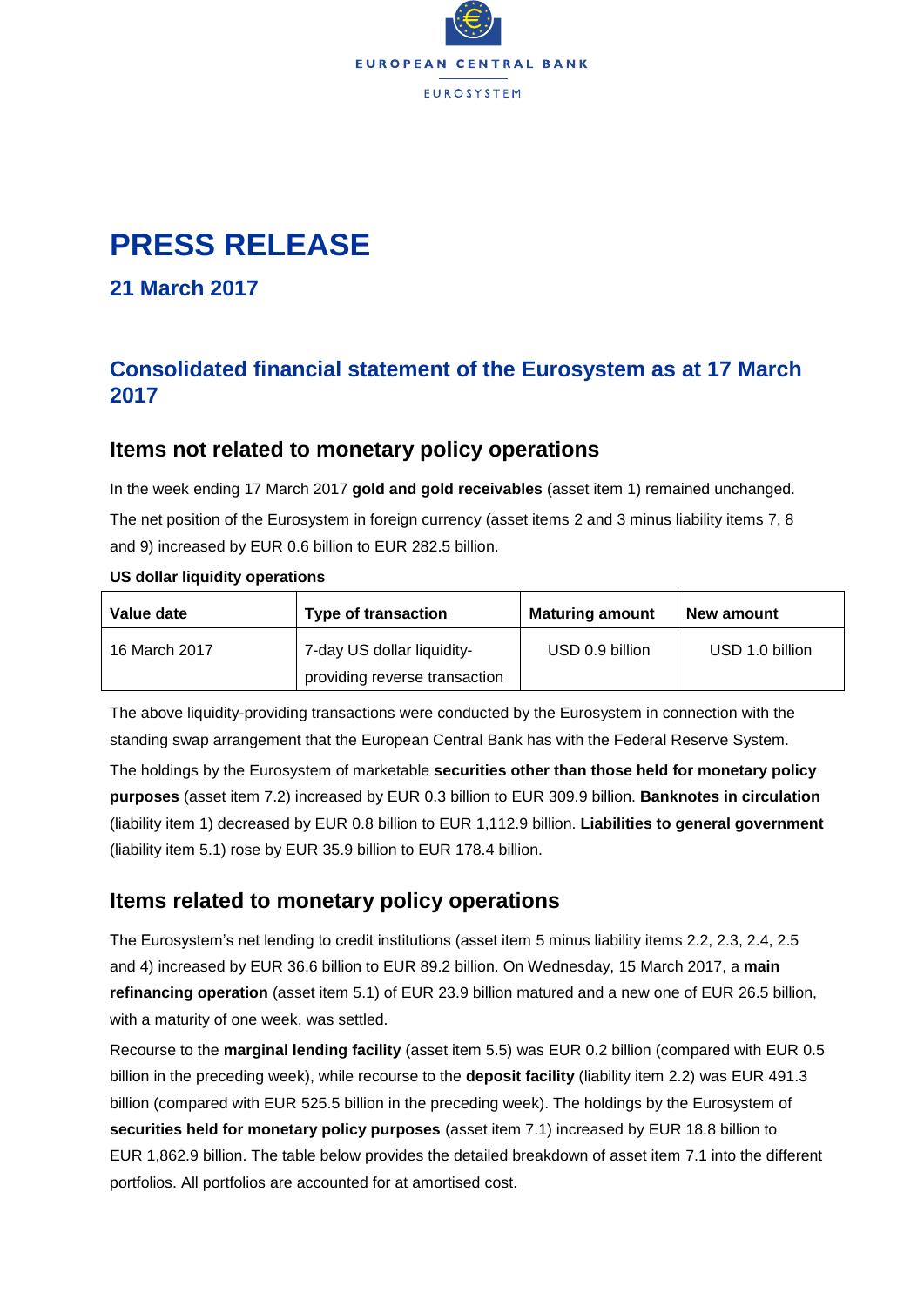| <b>Monetary policy securities</b><br>portfolios | Reported value as at<br>17 March 2017 | Weekly change -<br>purchases | Weekly change -<br>redemptions |  |
|-------------------------------------------------|---------------------------------------|------------------------------|--------------------------------|--|
| Covered bond purchase<br>programme 1            | EUR 10.7 billion                      |                              |                                |  |
| Covered bond purchase<br>programme 2            | EUR 6.6 billion                       |                              |                                |  |
| Covered bond purchase<br>programme 3            | EUR 214.7 billion                     | +EUR 1.1 billion             | -EUR 0.2 billion               |  |
| Asset-backed securities<br>purchase programme   | EUR 23.9 billion                      | +EUR 0.1 billion             | -EUR 0.1 billion               |  |
| Corporate sector purchase<br>programme          | EUR 72.2 billion                      | +EUR 1.9 billion             | -EUR 0.1 billion               |  |
| Public sector purchase<br>programme             | EUR 1,435.5 billion                   | +EUR 16.0 billion            |                                |  |
| <b>Securities Markets</b><br>Programme          | EUR 99.4 billion                      |                              |                                |  |

# **Current accounts of euro area credit institutions**

As a result of all transactions, the **current account** position of credit institutions with the Eurosystem (liability item 2.1) increased by EUR 18 billion to EUR 984.4 billion.

**European Central Bank** Directorate General Communications, Global Media Relations Division Sonnemannstrasse 20, 60314 Frankfurt am Main, Germany Tel.: +49 69 1344 7455, E-mail: media@ecb.europa.eu, Website: www.ecb.europa.eu